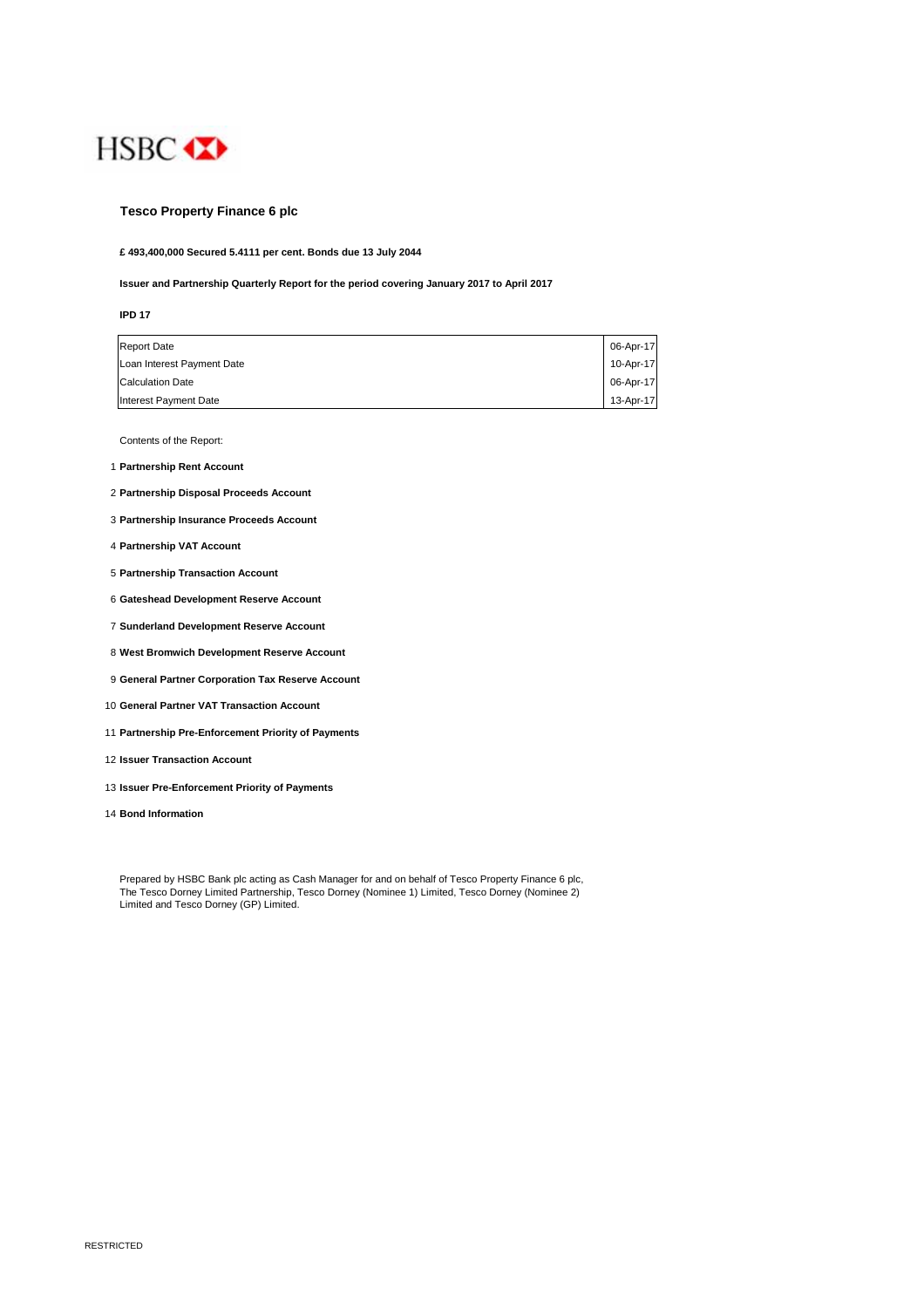|             | Opening Balance                    | 9,173.72 Cr     |       |
|-------------|------------------------------------|-----------------|-------|
| <b>DATE</b> | <b>ENTRY DETAILS</b>               | AMOUNT (£)      | Cr/Dr |
|             |                                    |                 |       |
| 24-Mar-17   | <b>Tesco Rent</b>                  | 6,267,194.45 Cr |       |
| 31-Mar-17   | <b>Tesco Rent</b>                  | 806,340.62 Cr   |       |
| 10-Apr-17   | To Partnership Transaction Account | 7,073,535.07 Dr |       |
|             |                                    |                 |       |
|             | <b>Closing Balance</b>             | 9,173.72 Cr     |       |

**2.Partnership Disposal Proceeds Ac** 

#### **3.Partnership Insurance Proceeds Account**

**4. Partnership VAT Account** 

|                                     | Opening Balance               | 1,232,128.53 Cr                                   |
|-------------------------------------|-------------------------------|---------------------------------------------------|
| <b>DATE</b>                         | <b>ENTRY DETAILS</b>          | AMOUNT (£)<br>Cr/Dr                               |
| 31-Jan-17<br>24-Mar-17<br>31-Mar-17 | <b>HMRC</b><br>Tesco<br>Tesco | 706,826.48 Dr<br>1,243,438.91 Cr<br>161.268.13 Cr |
|                                     | <b>Closing Balance</b>        | 1,930,009.09 Cr                                   |

#### **5. Partnership Transaction Account**

| <b>DATE</b> |                                          |                 | 380.994.59 Cr |
|-------------|------------------------------------------|-----------------|---------------|
|             | <b>ENTRY DETAILS</b>                     | AMOUNT (£)      | Cr/Dr         |
|             |                                          |                 |               |
| 10-Feb-17   | <b>HMRC Shipley</b>                      | 42,853.00 Dr    |               |
| 10-Apr-17   | Transfer to Partnership Distribution A/C | 187,157.49 Dr   |               |
| 10-Apr-17   | Transfer from Rent                       | 7,073,535.07 Cr |               |
| 10-Apr-17   | <b>Trustee Fee</b>                       | 1,500.00 Dr     |               |
| 10-Apr-17   | <b>Ongoing Fee</b>                       | 61,185.68 Dr    |               |
| 10-Apr-17   | Expenses                                 | 2,208.00 Dr     |               |
| 10-Apr-17   | Partnership Swap payment                 | 1,162,850.55 Cr |               |
| 10-Apr-17   | Partnership Debt                         | 7,647,991.44 Dr |               |
| 10-Apr-17   | Spen Hill                                | 174.484.62 Dr   |               |
|             | <b>Closing Balance</b>                   | 499.999.98 Cr   |               |

#### **Expense Reserve Ledger - Max GBP 500,000.00**

|             |                         | 0.00                           |       |
|-------------|-------------------------|--------------------------------|-------|
| <b>DATE</b> | <b>ENTRY DETAILS</b>    | AMOUNT (£)                     | Cr/Dr |
| 10-Apr-17   | Ledger Receipts to date | 380,994.61 Cr<br>119,005.39 Cr |       |
|             | <b>Closing Balance</b>  | 500,000.00 Cr                  |       |

#### **6. Gateshead Development Reserve Account**

|                        | Opening Balance                                        | 4,731,341.34 Cr                  |       |
|------------------------|--------------------------------------------------------|----------------------------------|-------|
| DATE                   | <b>ENTRY DETAILS</b>                                   | AMOUNT (£)                       | Cr/Dr |
| 02-Mar-17<br>02-Mar-17 | Spen Hill Regeneation Ltd<br>Spen Hill Regeneation Ltd | 371,199.88 Dr<br>1,304,782.28 Dr |       |
|                        | <b>Closing Balance</b>                                 | 3,055,359.18 Cr                  |       |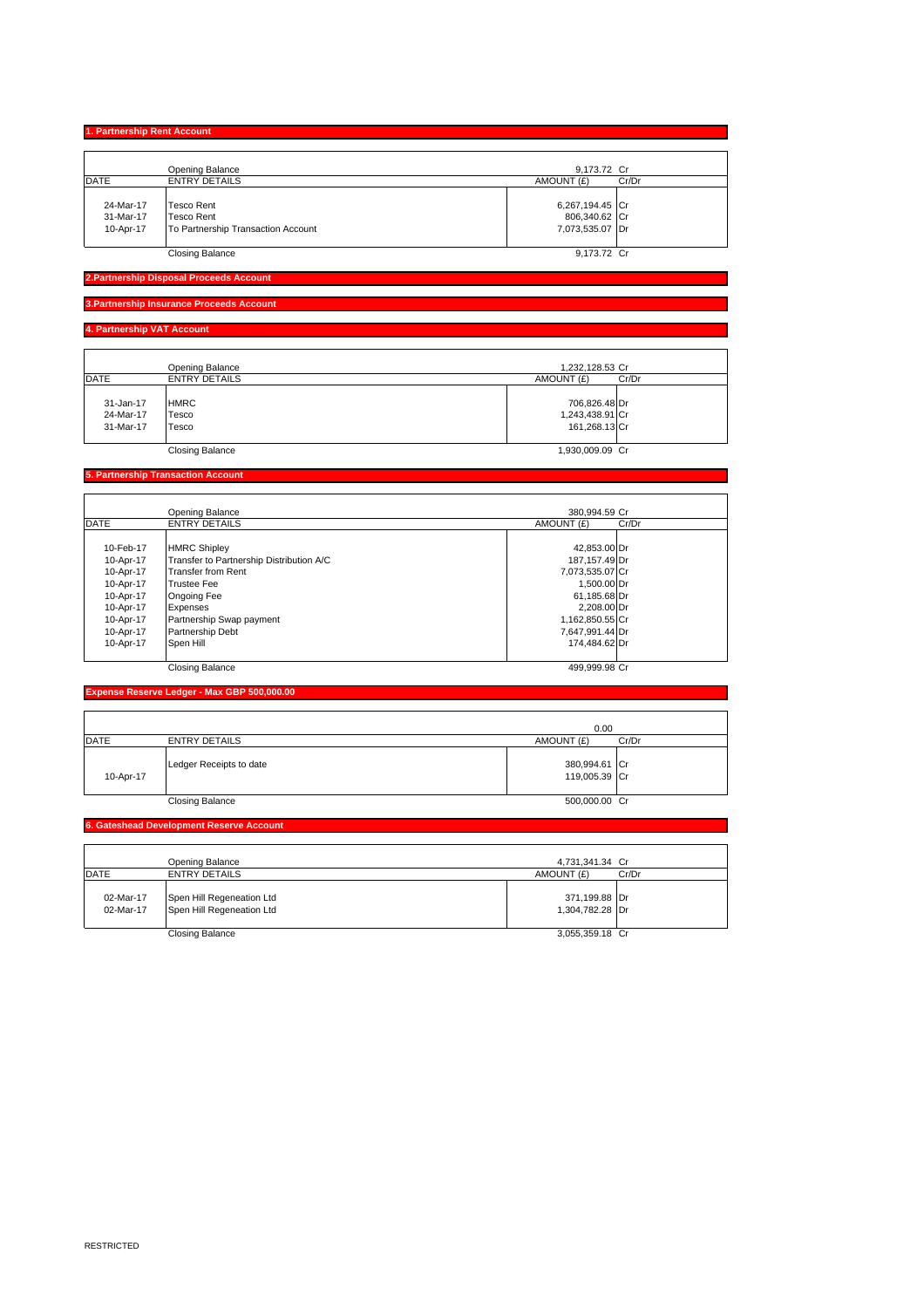# **7. Sunderland Development Reserve Account** Opening Balance Cr 597,869.59 DATE ENTRY DETAILS AMOUNT (£) Cr/Dr <u>I</u><br>Closing Balance 597,869.59 Cr 597,869.59 Cr 597,869.59 Cr 597,869.59 Cr 597,869.59 Cr 597,869.59 Cr 597,869.59 Cr

|  | ວອາ.ooອ.ວອ |  |
|--|------------|--|
|  |            |  |

#### **8. West Bromwich Development Reserve Account**

|                        | Opening Balance                                                | 1.506.863.43 Cr                  |       |
|------------------------|----------------------------------------------------------------|----------------------------------|-------|
| <b>DATE</b>            | <b>ENTRY DETAILS</b>                                           | AMOUNT (£)                       | Cr/Dr |
| 31-Jan-17<br>02-Mar-17 | Tesco Stores Ltd Sales Ledger<br>Tesco Stores Ltd Sales Ledger | 1,259,328.51 Dr<br>234.034.38 Dr |       |
|                        | Closing Balance                                                | 13.500.54 Cr                     |       |

### **9. General Partner Corporation Tax Reserve Account**

## **10. General Partner Vat Transaction Account**

#### **11. Partnership Pre-Enforcement Priority of Payments**

| Date      |                                                                                   | Funds Paid Out of<br>account (£) | <b>Funds Received into</b><br>account (£) |
|-----------|-----------------------------------------------------------------------------------|----------------------------------|-------------------------------------------|
| 10-Apr-17 |                                                                                   |                                  |                                           |
|           | <b>Partnership Available Funds</b>                                                |                                  |                                           |
|           |                                                                                   |                                  |                                           |
|           | a Rental Income                                                                   |                                  | 7,073,535.07                              |
|           | b Funds from Issuer under Partnership Swaps                                       |                                  | 5,650,626.00                              |
|           | c From Partnership VAT Account                                                    |                                  |                                           |
|           | d From Partnership Disposal Proceeds Account                                      |                                  |                                           |
|           | e From Partnership Insurance Proceeds Account                                     |                                  |                                           |
|           | f Interest received by the Partnership Accounts and Rent Account                  |                                  |                                           |
|           | g Eligible Investment Earnings by Partnership                                     |                                  |                                           |
|           | h Advance under Partnership Expenses Facility                                     |                                  |                                           |
|           | Net proceeds of a CPO Disposal or a Mortgage Property                             |                                  |                                           |
|           | j From 3rd anniversay of Closing, funds from Subordinated Loan Reserve Ledger     |                                  |                                           |
|           | k Net proceeds of a disposal of a Mortgage Property                               |                                  |                                           |
|           | I Any other sums standing to the credit of the Partnership Transaction Ac         |                                  |                                           |
|           | Partnership Expense Reserve Ledger                                                |                                  |                                           |
|           | Interest Reserve Ledger                                                           |                                  |                                           |
|           |                                                                                   |                                  |                                           |
|           |                                                                                   |                                  |                                           |
|           |                                                                                   |                                  |                                           |
|           | Partnership Pre-Enforcement Priority of Payments                                  |                                  |                                           |
|           | a Partnership Security Trustee Fees                                               | 1,500.00                         |                                           |
|           |                                                                                   |                                  |                                           |
|           | b Issuer Security Trustee Fee, Bond Trustee, operating expenses of the Issuer     | 47,460.00                        |                                           |
|           | (Ongoing Partnership Facility Fee)                                                |                                  |                                           |
|           | c Partnership Operating Expenses excluding GP UK Tax                              | 42,853.00                        |                                           |
|           | d Partnership Operator Fee                                                        | 2,208.00                         |                                           |
|           | d Property Advisor Fee (Annual 40K)<br>d Nominees Corporate Services Provider Fee |                                  |                                           |
|           | d Nominees Holdco Corporate Services Provider Fee                                 |                                  |                                           |
|           | d Nominees Side Letter payments                                                   |                                  |                                           |
|           | d Nominees Holdco Side Letter payments                                            |                                  |                                           |
|           | d Account Bank Fee                                                                |                                  |                                           |
|           | d Cash Manager Fee                                                                |                                  |                                           |
|           | d Woolwich Cash Manager Fee                                                       |                                  |                                           |
|           |                                                                                   |                                  |                                           |
|           | d Issuer Account Bank, PPA CM, CSP Fee (Ongoing Partnership Facility Fee)         | 12,975.68                        |                                           |
|           | d Headlease payment                                                               |                                  |                                           |
|           | e Partnership Expenses Ledger payment (RPI Indexed)                               | 7,034.43                         |                                           |
|           | f Partnership Debt Interest                                                       | 6,562,161.44                     |                                           |
|           | f Partnership Swap payment                                                        | 4,487,775.45                     |                                           |
|           | g Partnership Debt Principal                                                      | 1,085,830.00                     |                                           |
|           | Issuer Partnership Swap Termination Amount (Ongoing Partnership Facility          |                                  |                                           |
|           | h Fee)                                                                            | 750.00                           |                                           |
|           | Property Pool Manager Fee (reserved)                                              | 174,484.62                       |                                           |
|           | j Partnership Swap Termination Amount                                             |                                  |                                           |
|           | k Partnership Expenses Ledger payment                                             | 111,970.96                       |                                           |
|           | Alteration Adjustment Rent                                                        |                                  |                                           |
|           | m Substitution Adjustment Rent                                                    |                                  |                                           |
|           | n Credited to Subordinated Loan Reserve Ledger                                    |                                  |                                           |
|           | o Payments to the Subordinated Loan Facility Provider                             |                                  |                                           |
|           | p Partnership Distribution Account                                                | 187, 157.49                      |                                           |
|           | <b>Totals</b>                                                                     | 12,724,161.07                    | 12,724,161.07                             |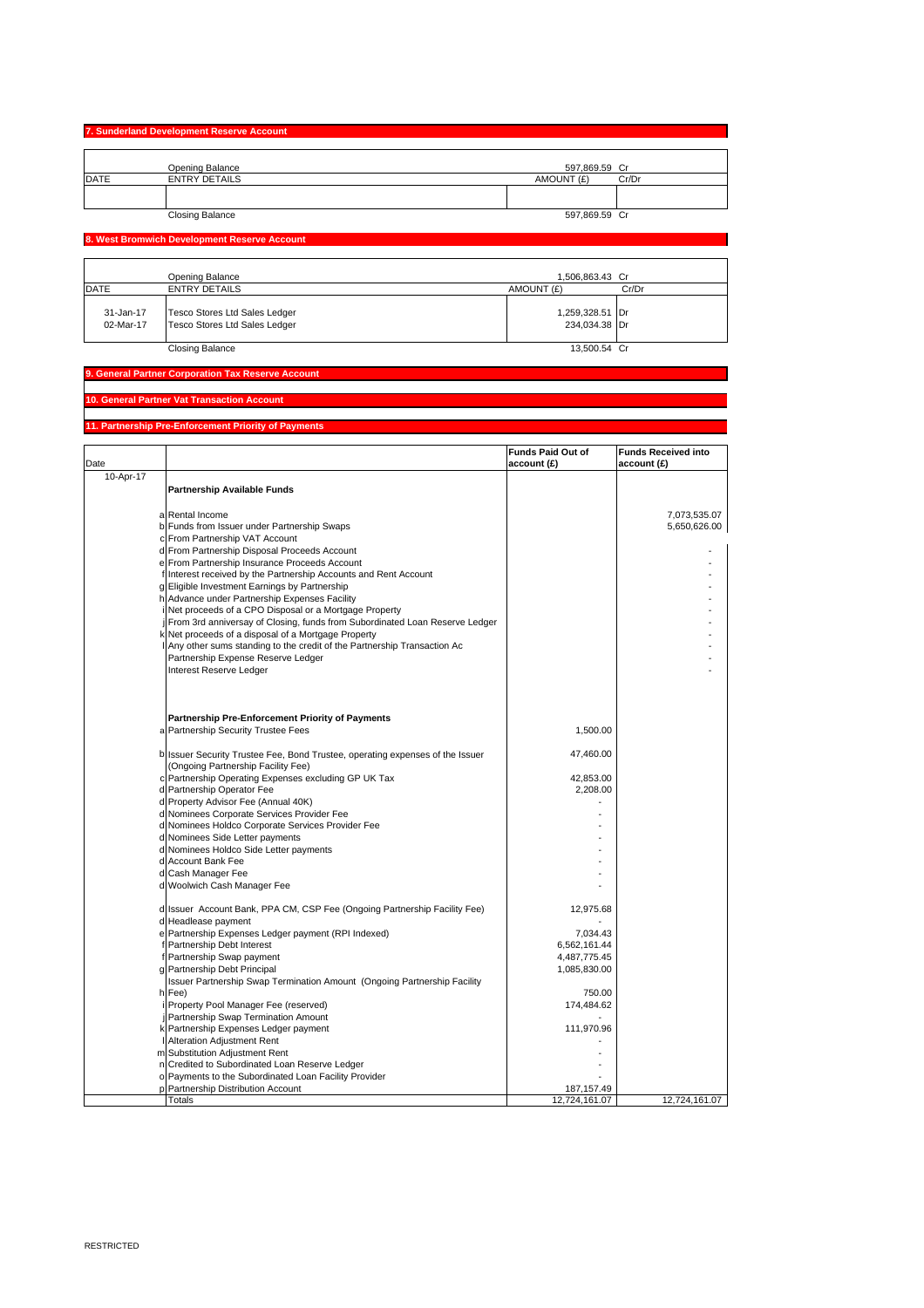**12. Issuer Transaction Account** 

|             | Opening Balance        | 25,701.38 Cr        |  |
|-------------|------------------------|---------------------|--|
| <b>DATE</b> | <b>ENTRY DETAILS</b>   | AMOUNT (£)<br>Cr/Dr |  |
|             |                        |                     |  |
| 01-Aug-16   | Credit interest        | <b>ICr</b><br>٠     |  |
| 01-Sep-16   | <b>Credit interest</b> | ICr<br>٠            |  |
| 13-Apr-17   | <b>Swaps Receipts</b>  | 10,138,401.45 Cr    |  |
| 13-Apr-17   | Swap Pays              | 10,138,401.45 Dr    |  |
| 13-Apr-17   | Partnership Debt       | 7,709,177.12 Cr     |  |
| 13-Apr-17   | Expenses               | 60,435.68 Dr        |  |
| 13-Apr-17   | <b>Notes</b>           | 7,647,991.44 Dr     |  |
|             | <b>Closing Balance</b> | 26,451.38           |  |

# **13. Issuer Pre-Enforcement Priority of Payments**

|           |                                                        | <b>Funds Paid Out of</b> | <b>Funds Received into</b> |
|-----------|--------------------------------------------------------|--------------------------|----------------------------|
| Date      |                                                        | account (£)              | account (£)                |
| 13-Apr-17 |                                                        |                          |                            |
|           | <b>Issuer Available Funds</b>                          |                          |                            |
|           | a Funds due to Issuer under Partnership Swap Agreement |                          | 4,487,775.45               |
|           | b Amounts due to Issuer in respect of Partnership Loan |                          | 7,709,177.12               |
|           | c Any amount due to Issuer under Issuer Swap Agreement |                          | 5,650,626.00               |
|           | d Interest Received by Issuer on Transaction Account   |                          |                            |
|           | e Eigible Investment Earnings                          |                          |                            |
|           |                                                        |                          |                            |
|           |                                                        |                          |                            |
|           | <b>Issuer Pre-Enforcement Priority of Payments</b>     |                          |                            |
|           | a Bond Trustee Fee                                     | 1,200.00                 |                            |
|           | a Issuer Security Trustee Fee                          | 1,500.00                 |                            |
|           | b Issuer Operating Expenses                            | 44,760.00                |                            |
|           | Tax                                                    |                          |                            |
|           | c Issuer/Issuer Holdco Corporate Services Provider Fee | 7,725.68                 |                            |
|           | c Paying Agent Fee                                     | 500.00                   |                            |
|           | c Account Bank Fee                                     | 1,000.00                 |                            |
|           | c Cash Manager Fee                                     | 3,750.00                 |                            |
|           | d Bond Interest                                        | 6,562,161.44             |                            |
|           | d Bond Principal                                       | 1,085,830.00             |                            |
|           | d Issuer Swap Provider                                 | 4,487,775.45             |                            |
|           | d Partnership Swap payment                             | 5,650,626.00             |                            |
|           | e Issuer Profit                                        | 750.00                   |                            |
|           | f Swap Subordinated Amounts                            |                          |                            |
|           | g Issuer Partnership Swap Termination Amount           |                          |                            |
|           | h Issuer Transaction Account                           |                          |                            |
|           | Totals                                                 | 17,847,578.57            | 17,847,578.57              |